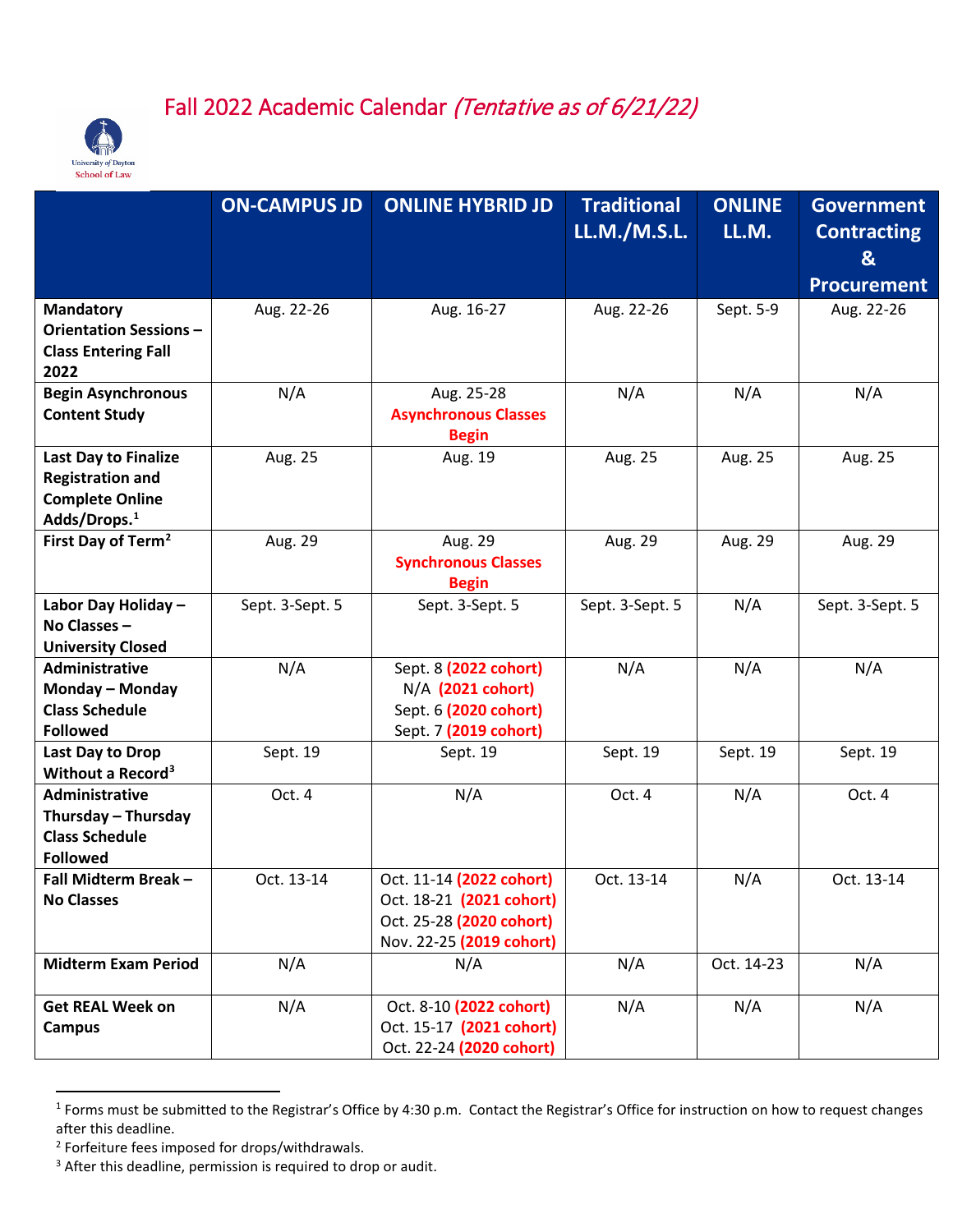|                                           |                | Nov. 19-21 (2019 cohort) |                |              |                |
|-------------------------------------------|----------------|--------------------------|----------------|--------------|----------------|
| Last Day to Submit                        | Nov. 2         | Nov. 2                   | Nov. 2         | Nov. 2       | Nov. 2         |
| <b>Exam Accommodation</b>                 |                |                          |                |              |                |
| and Deferral Form for                     |                |                          |                |              |                |
| <b>Final Exams to</b>                     |                |                          |                |              |                |
| Registrar's Office <sup>4</sup>           |                |                          |                |              |                |
| <b>Administrative</b>                     | <b>Nov. 23</b> | N/A                      | <b>Nov. 23</b> | N/A          | <b>Nov. 23</b> |
| Friday-Friday Class                       |                |                          |                |              |                |
| <b>Schedule Followed</b>                  |                |                          |                |              |                |
| Thanksgiving Break-                       | Nov. 24-25     | Nov. 24-25               | Nov. 24-25     | N/A          | Nov. 24-25     |
| No Classes -                              |                |                          |                |              |                |
| <b>University Closed</b>                  |                |                          |                |              |                |
| <b>Administrative</b>                     | N/A            | N/A (2022 cohort)        | N/A            | N/A          | N/A            |
| Thursday - Thursday                       |                | N/A (2021 cohort)        |                |              |                |
| <b>Class Schedule</b>                     |                | Nov. 28 (2020 cohort)    |                |              |                |
| <b>Followed</b>                           |                | Nov. 28 (2019 cohort)    |                |              |                |
| <b>Administrative</b>                     |                | N/A (2022 cohort)        |                |              |                |
| Friday-Friday Class                       |                | Nov. 28 (2021 cohort)    |                |              |                |
| <b>Schedule Followed</b>                  |                | Nov. 29 (2020 cohort)    |                |              |                |
|                                           |                | N/A (2019 cohort)        |                |              |                |
| <b>Last Day of Classes</b>                | Dec. 2         | Nov. 29                  | Dec. 2         | Dec. 4       | Dec. 2         |
| <b>Reading/Study Period</b>               | Dec. 3-5       | Nov. 30-Dec. 5           | Dec. 3-5       | Dec. 5-7     | Dec. 3-5       |
| Final Exam Period-                        | Dec. 6-16      | Dec. 6-13                | Dec. 6-16      | Dec. 8-15    | Dec. 6-16      |
| <b>No Sunday Exams for</b>                |                |                          |                |              |                |
| On-Campus Classes <sup>5</sup>            |                |                          |                |              |                |
|                                           |                |                          |                |              |                |
|                                           |                |                          |                |              |                |
| <b>Christmas Break - No</b>               | Dec. 17-Jan. 8 | Dec. 14 - Jan. 1         | Dec. 17-Jan. 8 | Dec. 16-Jan. | Dec. 17-Jan. 8 |
| <b>Classes (University</b>                |                |                          |                | 8            |                |
| Closed Dec. 24 -                          |                |                          |                |              |                |
| Jan. 8)                                   |                |                          |                |              |                |
| Concentration                             | Dec. 16        | N/A                      | Dec. 16        | N/A          | Dec. 16        |
| <b>Worksheets Due for</b>                 |                |                          |                |              |                |
| January 2023                              |                |                          |                |              |                |
| <b>Graduates</b>                          |                |                          |                |              |                |
| <b>Fall Grades Due to</b>                 | Dec. 23        | Dec. 23                  | Dec. 23        | Dec. 23      | Dec. 23        |
| Registrar by 4:30 p.m.                    |                |                          |                |              |                |
| <b>Effective Conferral</b>                | Jan. 15        | N/A                      | Jan. 15        | Jan. 15      | Jan. 15        |
|                                           |                |                          |                |              |                |
| Date for January 2021<br><b>Graduates</b> |                |                          |                |              |                |

<span id="page-1-0"></span> <sup>4</sup> You should begin the accommodation approval process through the Office of Learning Resources (OLR) at or before the beginning of the term. The process takes time.

<span id="page-1-1"></span><sup>5</sup> You can view the exam schedule at http://www.udayton.edu/law/registrar/exams.php.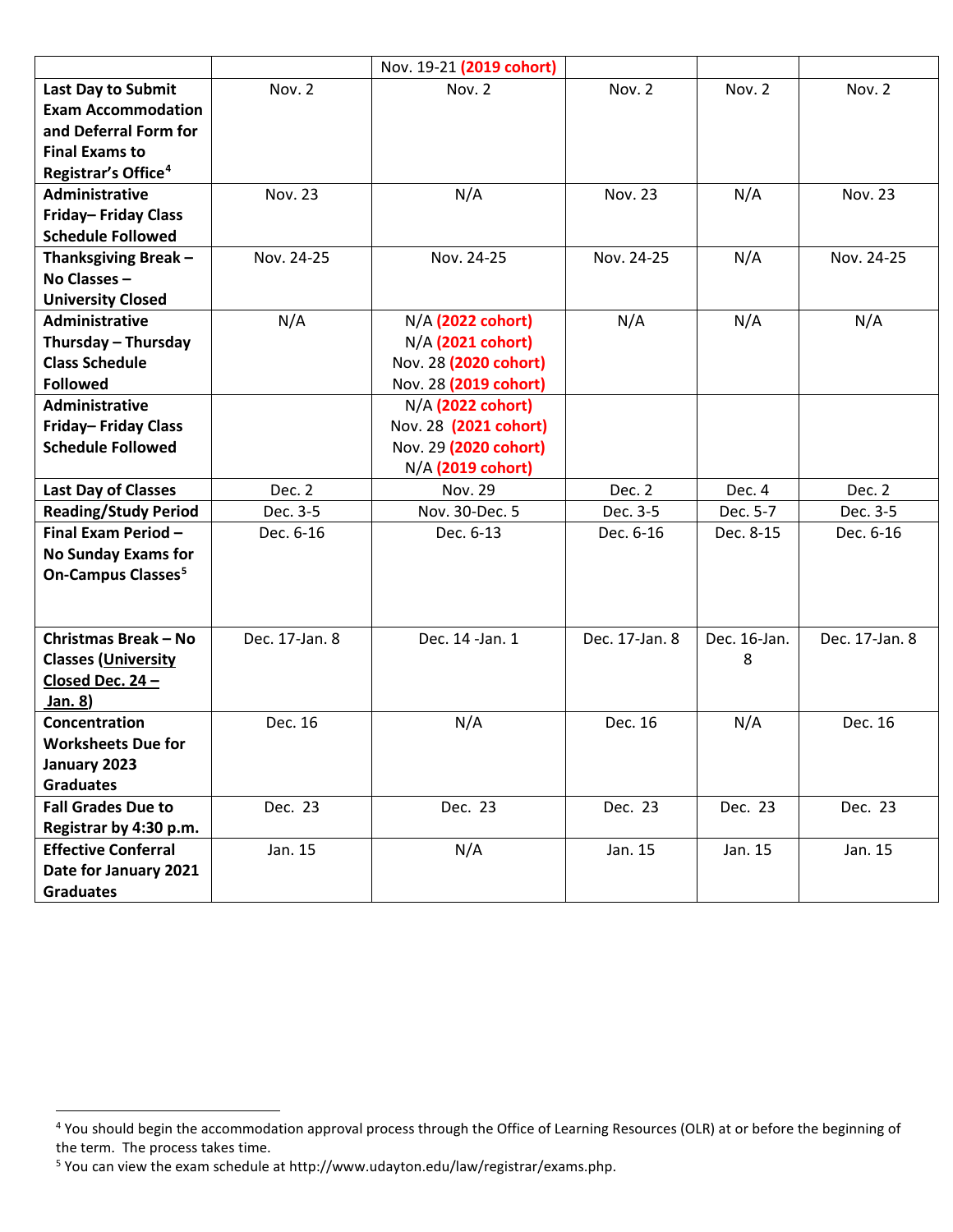

## Spring 2023 Academic Calendar (Tentative)- 4/1/2022

|                                                                                                                                                | <b>ON-CAMPUS</b><br><b>JD</b> | <b>ONLINE HYBRID</b><br><b>JD</b>                                                                              | <b>Traditional</b><br><b>LL.M./M.S.L.</b> | <b>ONLINE</b><br>LL.M. | <b>Government</b><br><b>Contracting</b><br>&<br><b>Procurement</b> |
|------------------------------------------------------------------------------------------------------------------------------------------------|-------------------------------|----------------------------------------------------------------------------------------------------------------|-------------------------------------------|------------------------|--------------------------------------------------------------------|
| <b>Mandatory Orientation</b><br><b>Sessions - Class Entering</b><br>Spring 2022                                                                | N/A                           | N/A                                                                                                            | N/A                                       | Jan. 16-<br>20         | N/A                                                                |
| <b>Begin Asynchronous</b><br><b>Content Study Opens</b>                                                                                        | N/A                           | Jan. 2                                                                                                         | N/A                                       | N/A                    | N/A                                                                |
| <b>Last Day to Finalize</b><br><b>Registration and Complete</b><br>Online Adds/Drops. <sup>6</sup>                                             | Jan. 5                        | Dec. 30                                                                                                        | Jan. 5                                    | Dec. 30                | Jan. 5                                                             |
| First Day of Term <sup>7</sup>                                                                                                                 | Jan. 9                        | Jan. 9<br><b>Synchronous Classes</b><br><b>Begin</b>                                                           | Jan. 9                                    | Jan. 9                 | Jan. 9                                                             |
| <b>Martin Luther King Day</b><br>Holiday - No Classes -<br><b>University Closed</b>                                                            | Jan. 16                       | Jan. 16                                                                                                        | Jan. 16                                   | Jan. 16                | Jan. 16                                                            |
| Last Day to Drop Without a<br>Record <sup>8</sup>                                                                                              | Jan. 30                       | Jan. 25                                                                                                        | Jan. 30                                   | Jan. 30                | Jan. 30                                                            |
| <b>Midterm Exam Period</b>                                                                                                                     | N/A                           | N/A                                                                                                            | N/A                                       | Feb. 22-<br>27         | N/A                                                                |
| <b>Last Day to Submit Exam</b><br><b>Accommodation and</b><br><b>Deferral Form for Final</b><br><b>Exams to Registrar's Office<sup>9</sup></b> | Mar. 23                       | Mar. 11                                                                                                        | Mar. 23                                   | Mar. 23                | Mar. 23                                                            |
| <b>Get REAL Intensives on</b><br><b>Campus</b>                                                                                                 | N/A                           | Mar. 25-27 (2022 cohort)<br>Feb. 18-20 (2021 cohort)<br>Apr. 1-3 (2020 cohort)<br>Feb. 25-27 (2019 cohort)     | N/A                                       | N/A                    | N/A                                                                |
| <b>Spring/Easter Break-</b><br><b>No Classes</b>                                                                                               | Apr. 1-9                      | Mar. 28-31 (2022 cohort)<br>Feb. 21-24 (2021 cohort)<br>Apr. 4-7 (2020 cohort<br>Feb.28-Mar.3<br>(2019 cohort) | Apr. 1-9                                  | N/A                    | Apr. 1-9                                                           |
| <b>Last Day of Classes</b>                                                                                                                     | Apr. 17                       | Apr. 10                                                                                                        | Apr. 17                                   | Apr. 16                | Apr. 17                                                            |
| <b>Reading/Study Period</b>                                                                                                                    | Apr. 18-19                    | Apr. 11-19                                                                                                     | Apr. 18-19                                | Apr. 17-<br>19         | Apr. 18-19                                                         |

<span id="page-2-0"></span> <sup>6</sup> Forms must be submitted to the Registrar's Office by 4:30 p.m. Contact the Registrar's Office for instruction on how to request changes after this deadline.

<span id="page-2-1"></span><sup>7</sup> Forfeiture fees imposed for drops/withdrawals.

<span id="page-2-2"></span><sup>8</sup> After this deadline, permission is required to drop or audit.

<span id="page-2-3"></span><sup>&</sup>lt;sup>9</sup> You should begin the accommodation approval process through the Office of Learning Resources (OLR) at or before the beginning of the term. The process takes time.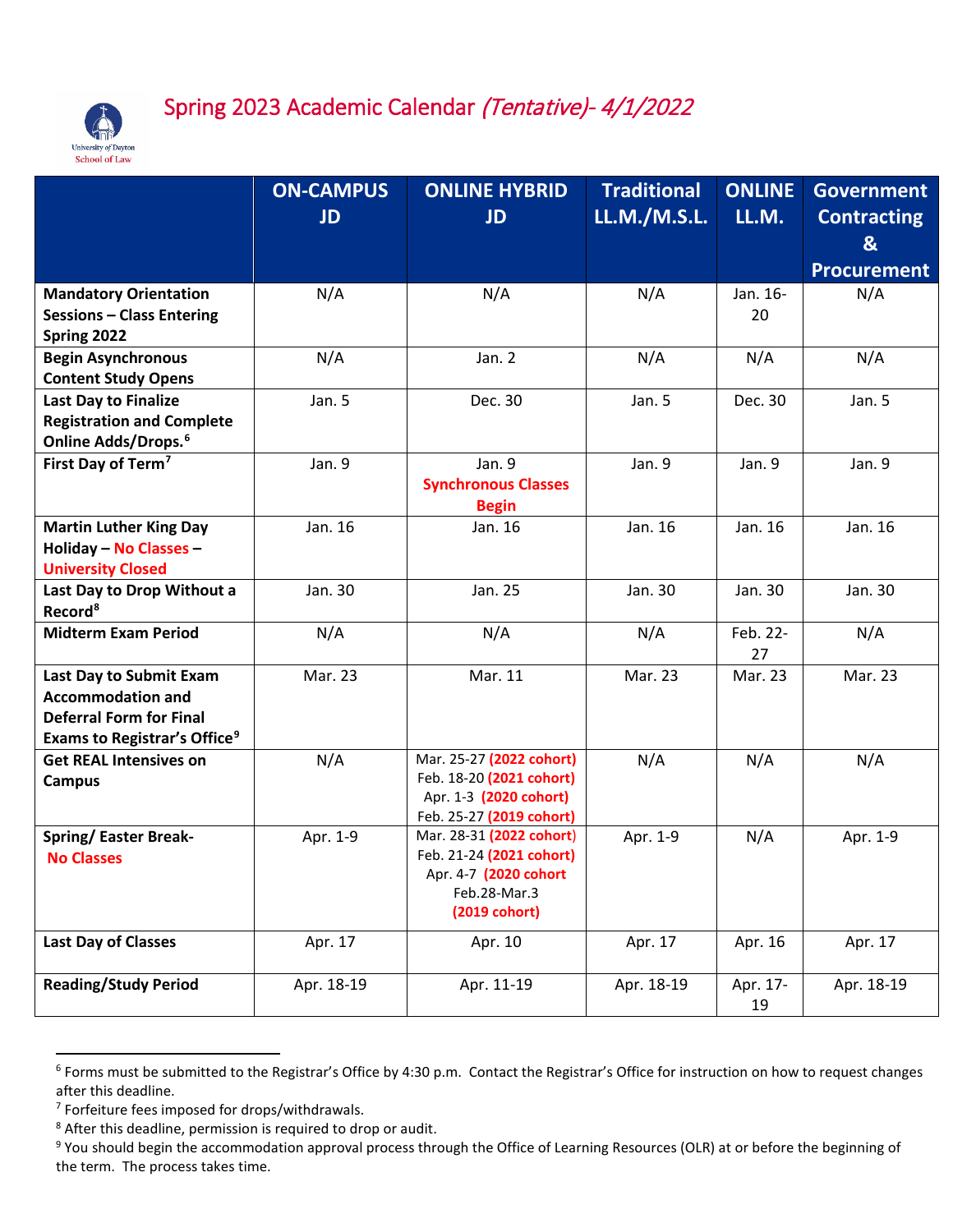| Final Exam Period - No                | Apr. 20-May 2 | Apr. 20-May 2 | Apr. 20-May 2 | Apr. 20- | Apr. 20-May 2 |
|---------------------------------------|---------------|---------------|---------------|----------|---------------|
| Saturday & Sunday Exams <sup>10</sup> |               |               |               | 27       |               |
| <b>Concentration Worksheets</b>       | Apr. 17       | N/A           | Apr. 17       | N/A      | Apr. 17       |
| Due for May 2023                      |               |               |               |          |               |
| <b>Graduates</b>                      |               |               |               |          |               |
| <b>Graduation for January,</b>        | May 6         | N/A           | May 6         | May 6    | May 6         |
| May & August 2023                     |               |               |               |          |               |
| <b>Graduates</b>                      |               |               |               |          |               |
| <b>Spring Grades Due to</b>           | May 9         | May 9         | May 9         | May 9    | May 9         |
| Registrar by 4:30 p.m.                |               |               |               |          |               |
| <b>Effective Conferral Date for</b>   | May 19        | N/A           | May 19        | May 19   | May 19        |
| May 2021 Graduates                    |               |               |               |          |               |
|                                       |               |               |               |          |               |

<sup>1</sup> Forms must be submitted to the Registrar's Office by 4:30 p.m. Contact the Registrar's Office for instruction on how to request changes after this deadline.

<sup>1</sup> Forfeiture fees imposed for drops/withdrawals.

<span id="page-3-0"></span>l

<sup>1</sup> After this deadline, permission is required to drop or audit.

<sup>1</sup> You should begin the accommodation approval process through the Office of Learning Resources (OLR) at or before the beginning of the term. The process takes time.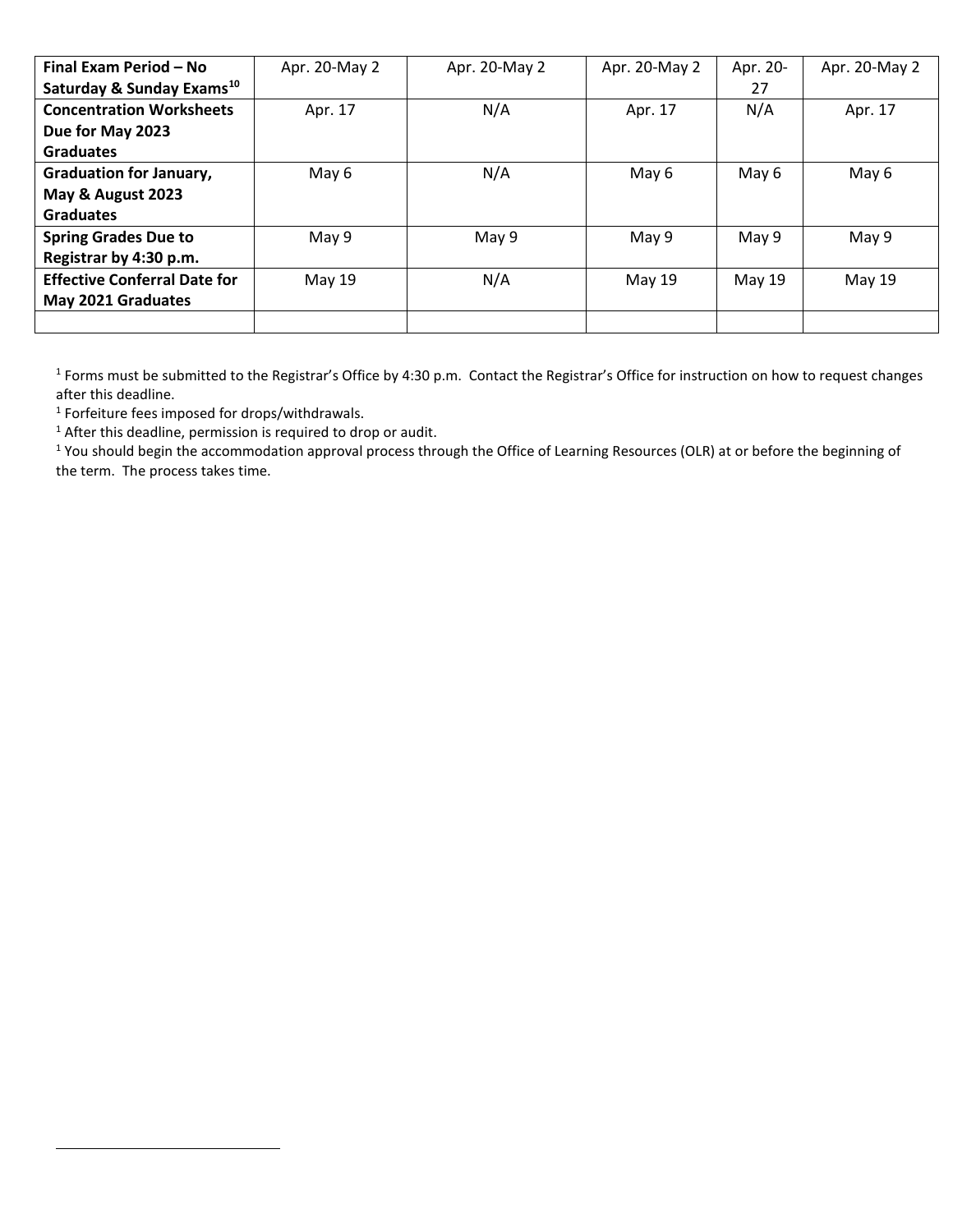

## Summer 2023 Academic Calendar (4/1/2022)

|                                    | ON-               | ON-             | <b>ONLINE</b>        | <b>Traditional</b> | <b>ONLINE</b> | <b>Government</b>  |
|------------------------------------|-------------------|-----------------|----------------------|--------------------|---------------|--------------------|
|                                    | <b>CAMPUS</b>     | <b>CAMPUS</b>   | <b>HYBRID JD</b>     | LL.M./M.S.L.       | LL.M.         | <b>Contracting</b> |
|                                    | <b>JD</b>         | <b>JD</b>       |                      |                    |               | &                  |
|                                    | (Summer           | <b>Upper-</b>   |                      |                    |               | <b>Procurement</b> |
|                                    | <b>Start 1Ls)</b> | <b>Level</b>    |                      |                    |               |                    |
|                                    |                   |                 |                      |                    |               |                    |
|                                    |                   | <b>Students</b> |                      |                    |               |                    |
| <b>Mandatory Orientation</b>       | May 8-13          | N/A             | N/A                  | N/A                | May 22-       | N/A                |
| <b>Sessions - Class Entering</b>   |                   |                 |                      |                    | 26            |                    |
| Summer 2022                        |                   |                 |                      |                    |               |                    |
| <b>Asynchronous Content</b>        | N/A               | N/A             | May 8                | N/A                | N/A           | N/A                |
| <b>Opens</b>                       |                   |                 |                      |                    |               |                    |
|                                    |                   |                 | <b>Asynchronous</b>  |                    |               |                    |
|                                    |                   |                 | <b>Classes Begin</b> |                    |               |                    |
| Last Day to Finalize               | <b>May 12</b>     | <b>May 12</b>   | May 5                | <b>May 12</b>      | <b>May 12</b> | <b>May 12</b>      |
| <b>Registration and Complete</b>   |                   |                 |                      |                    |               |                    |
| Online Adds/Drops. <sup>11</sup>   |                   |                 |                      |                    |               |                    |
| First Day of Term <sup>12</sup>    | <b>May 15</b>     | May 15          | <b>May 15</b>        | <b>May 15</b>      | <b>May 15</b> | <b>May 15</b>      |
|                                    |                   |                 | <b>Synchronous</b>   |                    |               |                    |
|                                    |                   |                 | <b>Classes Begin</b> |                    |               |                    |
| Memorial Day Holiday -             | <b>May 29</b>     | <b>May 29</b>   | May 29               | May 29             | N/A           | <b>May 29</b>      |
| No Classes - University            |                   |                 |                      |                    |               |                    |
| <b>Closed</b>                      |                   |                 |                      |                    |               |                    |
| Last Day to Drop Without a         | June 12           | June 12         | June 12              | June 12            | June 12       | June 12            |
| Record <sup>13</sup>               |                   |                 |                      |                    |               |                    |
| Juneteenth - No Classes -          | June 19           | June 19         | June 19              | June 19            | N/A           | June 19            |
| <b>University Closed</b>           |                   |                 |                      |                    |               |                    |
| <b>Fourth of July - No Classes</b> | July 4            | July 4          | July 4               | July 4             | N/A           | July 4             |
| - (University Closed)              |                   |                 |                      |                    |               |                    |
| Last Day to Submit Exam            | July 14           | June 30         | June 30              | June 30            | June 30       | July 14            |
| <b>Accommodation and</b>           |                   |                 |                      |                    |               |                    |
| <b>Deferral Form for Final</b>     |                   |                 |                      |                    |               |                    |
| <b>Exams to Registrar's</b>        |                   |                 |                      |                    |               |                    |
| Office <sup>14</sup>               |                   |                 |                      |                    |               |                    |
| <b>Administrative Tuesday-</b>     | N/A               | N/A             | July 7               | N/A                | N/A           | N/A                |
| <b>Tuesday Class Schedule</b>      |                   |                 |                      |                    |               |                    |
| <b>Followed</b>                    |                   |                 |                      |                    |               |                    |
| <b>Get REAL Intensives</b>         | N/A               | N/A             | June 24-26           | N/A                | N/A           | N/A                |
|                                    |                   |                 | (2022 cohort)        |                    |               |                    |

<span id="page-4-0"></span><sup>&</sup>lt;sup>11</sup> Forms must be submitted to the Registrar's Office by 4:30 p.m. Contact the Registrar's Office for instruction on how to request changes after this deadline.

<span id="page-4-1"></span><sup>12</sup> Forfeiture fees imposed for drops/withdrawals.

<span id="page-4-2"></span><sup>&</sup>lt;sup>13</sup> After this deadline, permission is required to drop or audit.

<span id="page-4-3"></span><sup>&</sup>lt;sup>14</sup> You should begin the accommodation approval process through the Office of Learning Resources (OLR) at or before the beginning of the term. The process takes time.